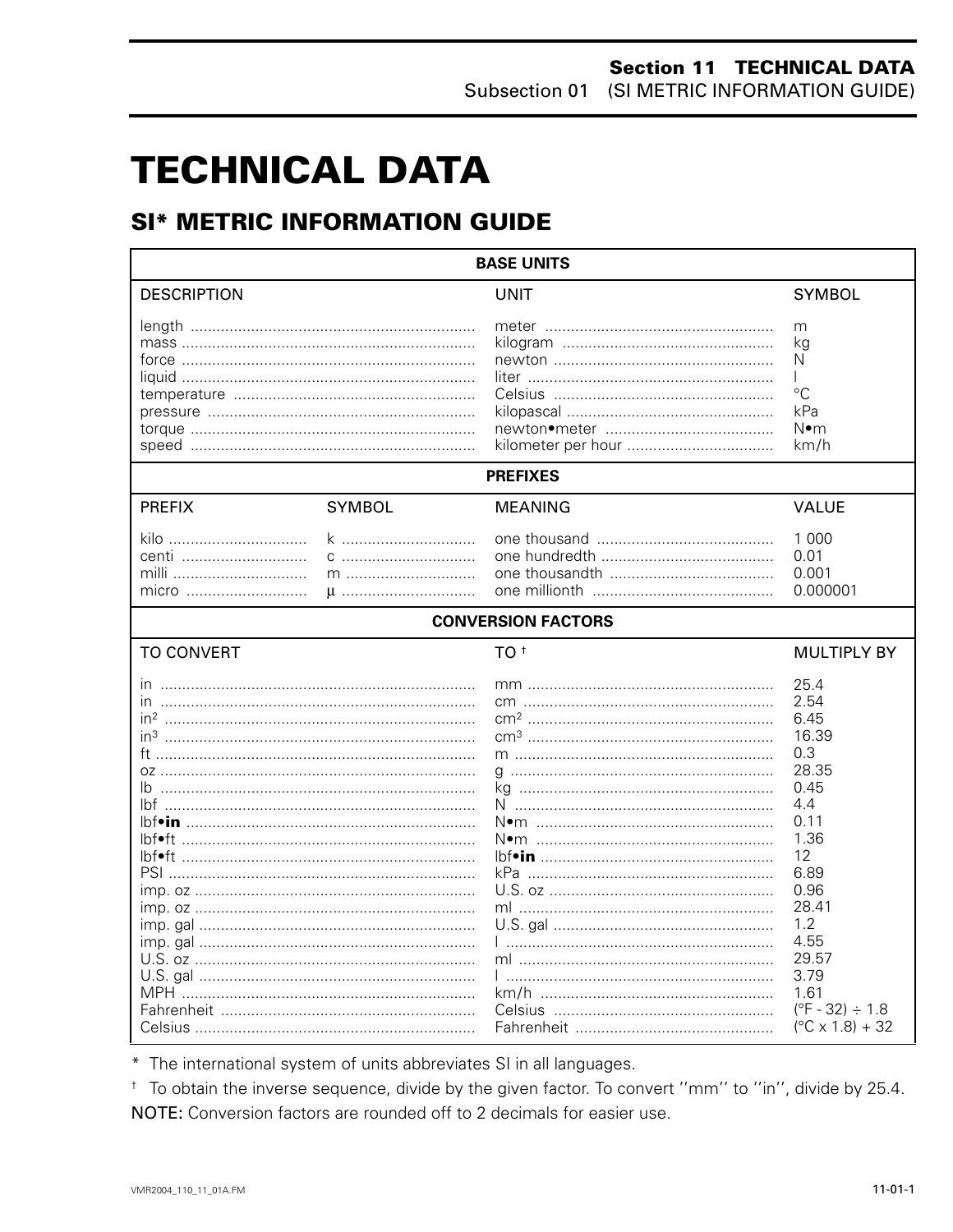#### **Section 11 TECHNICAL DATA** Subsection 02 (ENGINE AND VEHICLE)

## **ENGINE AND VEHICLE**

| <b>ENGINE</b><br>BOMBARDIER-ROTAX, 4 stroke,<br>Engine type<br>Over Head Camshaft (OHC), liquid cooled<br>Electric<br>Starting system<br>Number of cylinder(s)<br>Number of valves<br>4 valves with mechanical adjustment<br>Bore<br>62(2.4)<br>Standard<br>$mm$ (in)<br>Stroke<br>58.4(2.3)<br>mm(in)<br>Displacement<br>176.3 (10.8)<br>$cm3$ (in <sup>3</sup> )<br>11.3:1<br>Compression ratio<br>± 0.4<br>Air filter type<br>2 stage foam filter<br>Single output<br>Type<br>Exhaust system<br><b>USDA Forest Service approved</b><br>Spark arrester<br>13.00° BTDC<br>Intake valve opening<br>Intake valve closing<br>43.00° ABDC<br>48.00° BBDC<br>Exhaust valve opening<br>8.00° ATDC<br>Exhaust valve closing<br>0.05 to 0.09 (.0019 to .0035)<br>Intake<br>$mm$ (in)<br>Valve clearance<br>Exhaust<br>0.10 to 0.14 (.0040 to .0055)<br>$mm$ (in)<br>New minimum<br>$0.022$ (.0009)<br>$mm$ (in)<br>Intake<br>mm(in)<br>0.045(.0018)<br>New maximum<br>$0.120$ (.0047)<br>Wear limit<br>mm(in)<br>Valve/valve stem diameter<br>clearance<br>$0.032$ (.0013)<br>New minimum<br>mm(in)<br>$0.055$ (.0022)<br>Exhaust<br>New maximum<br>$mm$ (in)<br>Wear limit<br>0.120(0.0047)<br>mm(in)<br>Valve guide diameter<br>Wear limit<br>$mm$ (in)<br>4.06(.16)<br>33.6 (1.323)<br>New nominal<br>mm(in)<br>Valve spring free length<br>33.4 (1.315)<br>Service limit<br>mm(in)<br>1.05 to 1.35 (.041 to .053)<br>$mm$ (in)<br>New<br>Intake<br>$mm$ (in)<br>1.6(0.063)<br>Wear limit<br>Valve seat contact width<br>1.25 to 1.55 (.049 to .061)<br><b>New</b><br>mm(in)<br>Exhaust<br>Wear limit<br>$mm$ (in)<br>1.8(0.070)<br>61.942 to 61.958 (2.4386 to 2.4393)<br>New nominal<br>mm(in)<br>Piston measurement<br>61.930 (2.4382)<br>Wear limit<br>mm(in)<br>0.042 to 0.072 (.0016 to .0028)<br>New nominal<br>mm(in)<br>Piston/cylinder clearance<br>Wear limit<br>$0.100$ (.0039)<br>$mm$ (in)<br>1 <sup>st</sup><br>Upper compression ring<br>Lower compression ring<br>2 <sup>nd</sup><br>Piston ring type<br>3 <sup>rd</sup><br>Oil scraper ring<br>Upper compression ring<br>mm(in)<br>0.15(.006)<br>0.15(.006)<br>Lower compression ring<br>mm(in)<br>New minimum<br>Oil scraper ring<br>0.15(.006)<br>mm(in)<br>Upper compression ring<br>0.35(.014)<br>Piston ring end gap<br>mm(in)<br>Lower compression ring<br>0.35(.014)<br>mm(in)<br>New maximum<br>Oil scraper ring<br>mm(in)<br>$0.30$ $(.012)$<br>All<br>Wear limit<br>mm(in)<br>1.5(.06)<br>0.025(.001)<br>Upper compression ring<br>mm(in)<br>$0.015$ (.0006)<br>Lower compression ring<br>New minimum<br>mm(in)<br>0.020(.0008)<br>Oil scraper ring<br>mm(in)<br>Upper compression ring<br>$0.070$ (.0028)<br>Piston/ring groove clearance<br>mm(in)<br>Lower compression ring<br>$mm$ (in)<br>$0.060$ $(.0024)$<br>New maximum<br>Oil scraper ring<br>mm(in)<br>0.055(.0021)<br>All<br>Wear limit<br>0.15(0.0059)<br>mm(in)<br>10.036 (.3951)<br>New minimum<br>mm(in)<br>10.050 (.3957)<br>Rocker arm bore diameter<br>New maximum<br>$mm$ (in) | <b>VEHICLE MODEL</b> |  | <b>RALLY™ 200</b> |           |                |
|---------------------------------------------------------------------------------------------------------------------------------------------------------------------------------------------------------------------------------------------------------------------------------------------------------------------------------------------------------------------------------------------------------------------------------------------------------------------------------------------------------------------------------------------------------------------------------------------------------------------------------------------------------------------------------------------------------------------------------------------------------------------------------------------------------------------------------------------------------------------------------------------------------------------------------------------------------------------------------------------------------------------------------------------------------------------------------------------------------------------------------------------------------------------------------------------------------------------------------------------------------------------------------------------------------------------------------------------------------------------------------------------------------------------------------------------------------------------------------------------------------------------------------------------------------------------------------------------------------------------------------------------------------------------------------------------------------------------------------------------------------------------------------------------------------------------------------------------------------------------------------------------------------------------------------------------------------------------------------------------------------------------------------------------------------------------------------------------------------------------------------------------------------------------------------------------------------------------------------------------------------------------------------------------------------------------------------------------------------------------------------------------------------------------------------------------------------------------------------------------------------------------------------------------------------------------------------------------------------------------------------------------------------------------------------------------------------------------------------------------------------------------------------------------------------------------------------------------------------------------------------------------------------------------------------------------------------------------------------------------------------------------------|----------------------|--|-------------------|-----------|----------------|
|                                                                                                                                                                                                                                                                                                                                                                                                                                                                                                                                                                                                                                                                                                                                                                                                                                                                                                                                                                                                                                                                                                                                                                                                                                                                                                                                                                                                                                                                                                                                                                                                                                                                                                                                                                                                                                                                                                                                                                                                                                                                                                                                                                                                                                                                                                                                                                                                                                                                                                                                                                                                                                                                                                                                                                                                                                                                                                                                                                                                                           |                      |  |                   |           |                |
|                                                                                                                                                                                                                                                                                                                                                                                                                                                                                                                                                                                                                                                                                                                                                                                                                                                                                                                                                                                                                                                                                                                                                                                                                                                                                                                                                                                                                                                                                                                                                                                                                                                                                                                                                                                                                                                                                                                                                                                                                                                                                                                                                                                                                                                                                                                                                                                                                                                                                                                                                                                                                                                                                                                                                                                                                                                                                                                                                                                                                           |                      |  |                   |           |                |
|                                                                                                                                                                                                                                                                                                                                                                                                                                                                                                                                                                                                                                                                                                                                                                                                                                                                                                                                                                                                                                                                                                                                                                                                                                                                                                                                                                                                                                                                                                                                                                                                                                                                                                                                                                                                                                                                                                                                                                                                                                                                                                                                                                                                                                                                                                                                                                                                                                                                                                                                                                                                                                                                                                                                                                                                                                                                                                                                                                                                                           |                      |  |                   |           |                |
|                                                                                                                                                                                                                                                                                                                                                                                                                                                                                                                                                                                                                                                                                                                                                                                                                                                                                                                                                                                                                                                                                                                                                                                                                                                                                                                                                                                                                                                                                                                                                                                                                                                                                                                                                                                                                                                                                                                                                                                                                                                                                                                                                                                                                                                                                                                                                                                                                                                                                                                                                                                                                                                                                                                                                                                                                                                                                                                                                                                                                           |                      |  |                   |           |                |
|                                                                                                                                                                                                                                                                                                                                                                                                                                                                                                                                                                                                                                                                                                                                                                                                                                                                                                                                                                                                                                                                                                                                                                                                                                                                                                                                                                                                                                                                                                                                                                                                                                                                                                                                                                                                                                                                                                                                                                                                                                                                                                                                                                                                                                                                                                                                                                                                                                                                                                                                                                                                                                                                                                                                                                                                                                                                                                                                                                                                                           |                      |  |                   |           |                |
|                                                                                                                                                                                                                                                                                                                                                                                                                                                                                                                                                                                                                                                                                                                                                                                                                                                                                                                                                                                                                                                                                                                                                                                                                                                                                                                                                                                                                                                                                                                                                                                                                                                                                                                                                                                                                                                                                                                                                                                                                                                                                                                                                                                                                                                                                                                                                                                                                                                                                                                                                                                                                                                                                                                                                                                                                                                                                                                                                                                                                           |                      |  |                   |           |                |
|                                                                                                                                                                                                                                                                                                                                                                                                                                                                                                                                                                                                                                                                                                                                                                                                                                                                                                                                                                                                                                                                                                                                                                                                                                                                                                                                                                                                                                                                                                                                                                                                                                                                                                                                                                                                                                                                                                                                                                                                                                                                                                                                                                                                                                                                                                                                                                                                                                                                                                                                                                                                                                                                                                                                                                                                                                                                                                                                                                                                                           |                      |  |                   |           |                |
|                                                                                                                                                                                                                                                                                                                                                                                                                                                                                                                                                                                                                                                                                                                                                                                                                                                                                                                                                                                                                                                                                                                                                                                                                                                                                                                                                                                                                                                                                                                                                                                                                                                                                                                                                                                                                                                                                                                                                                                                                                                                                                                                                                                                                                                                                                                                                                                                                                                                                                                                                                                                                                                                                                                                                                                                                                                                                                                                                                                                                           |                      |  |                   |           |                |
|                                                                                                                                                                                                                                                                                                                                                                                                                                                                                                                                                                                                                                                                                                                                                                                                                                                                                                                                                                                                                                                                                                                                                                                                                                                                                                                                                                                                                                                                                                                                                                                                                                                                                                                                                                                                                                                                                                                                                                                                                                                                                                                                                                                                                                                                                                                                                                                                                                                                                                                                                                                                                                                                                                                                                                                                                                                                                                                                                                                                                           |                      |  |                   |           |                |
|                                                                                                                                                                                                                                                                                                                                                                                                                                                                                                                                                                                                                                                                                                                                                                                                                                                                                                                                                                                                                                                                                                                                                                                                                                                                                                                                                                                                                                                                                                                                                                                                                                                                                                                                                                                                                                                                                                                                                                                                                                                                                                                                                                                                                                                                                                                                                                                                                                                                                                                                                                                                                                                                                                                                                                                                                                                                                                                                                                                                                           |                      |  |                   |           |                |
|                                                                                                                                                                                                                                                                                                                                                                                                                                                                                                                                                                                                                                                                                                                                                                                                                                                                                                                                                                                                                                                                                                                                                                                                                                                                                                                                                                                                                                                                                                                                                                                                                                                                                                                                                                                                                                                                                                                                                                                                                                                                                                                                                                                                                                                                                                                                                                                                                                                                                                                                                                                                                                                                                                                                                                                                                                                                                                                                                                                                                           |                      |  |                   |           |                |
|                                                                                                                                                                                                                                                                                                                                                                                                                                                                                                                                                                                                                                                                                                                                                                                                                                                                                                                                                                                                                                                                                                                                                                                                                                                                                                                                                                                                                                                                                                                                                                                                                                                                                                                                                                                                                                                                                                                                                                                                                                                                                                                                                                                                                                                                                                                                                                                                                                                                                                                                                                                                                                                                                                                                                                                                                                                                                                                                                                                                                           |                      |  |                   |           |                |
|                                                                                                                                                                                                                                                                                                                                                                                                                                                                                                                                                                                                                                                                                                                                                                                                                                                                                                                                                                                                                                                                                                                                                                                                                                                                                                                                                                                                                                                                                                                                                                                                                                                                                                                                                                                                                                                                                                                                                                                                                                                                                                                                                                                                                                                                                                                                                                                                                                                                                                                                                                                                                                                                                                                                                                                                                                                                                                                                                                                                                           |                      |  |                   |           |                |
|                                                                                                                                                                                                                                                                                                                                                                                                                                                                                                                                                                                                                                                                                                                                                                                                                                                                                                                                                                                                                                                                                                                                                                                                                                                                                                                                                                                                                                                                                                                                                                                                                                                                                                                                                                                                                                                                                                                                                                                                                                                                                                                                                                                                                                                                                                                                                                                                                                                                                                                                                                                                                                                                                                                                                                                                                                                                                                                                                                                                                           |                      |  |                   |           |                |
|                                                                                                                                                                                                                                                                                                                                                                                                                                                                                                                                                                                                                                                                                                                                                                                                                                                                                                                                                                                                                                                                                                                                                                                                                                                                                                                                                                                                                                                                                                                                                                                                                                                                                                                                                                                                                                                                                                                                                                                                                                                                                                                                                                                                                                                                                                                                                                                                                                                                                                                                                                                                                                                                                                                                                                                                                                                                                                                                                                                                                           |                      |  |                   |           |                |
|                                                                                                                                                                                                                                                                                                                                                                                                                                                                                                                                                                                                                                                                                                                                                                                                                                                                                                                                                                                                                                                                                                                                                                                                                                                                                                                                                                                                                                                                                                                                                                                                                                                                                                                                                                                                                                                                                                                                                                                                                                                                                                                                                                                                                                                                                                                                                                                                                                                                                                                                                                                                                                                                                                                                                                                                                                                                                                                                                                                                                           |                      |  |                   |           |                |
|                                                                                                                                                                                                                                                                                                                                                                                                                                                                                                                                                                                                                                                                                                                                                                                                                                                                                                                                                                                                                                                                                                                                                                                                                                                                                                                                                                                                                                                                                                                                                                                                                                                                                                                                                                                                                                                                                                                                                                                                                                                                                                                                                                                                                                                                                                                                                                                                                                                                                                                                                                                                                                                                                                                                                                                                                                                                                                                                                                                                                           |                      |  |                   |           |                |
|                                                                                                                                                                                                                                                                                                                                                                                                                                                                                                                                                                                                                                                                                                                                                                                                                                                                                                                                                                                                                                                                                                                                                                                                                                                                                                                                                                                                                                                                                                                                                                                                                                                                                                                                                                                                                                                                                                                                                                                                                                                                                                                                                                                                                                                                                                                                                                                                                                                                                                                                                                                                                                                                                                                                                                                                                                                                                                                                                                                                                           |                      |  |                   |           |                |
|                                                                                                                                                                                                                                                                                                                                                                                                                                                                                                                                                                                                                                                                                                                                                                                                                                                                                                                                                                                                                                                                                                                                                                                                                                                                                                                                                                                                                                                                                                                                                                                                                                                                                                                                                                                                                                                                                                                                                                                                                                                                                                                                                                                                                                                                                                                                                                                                                                                                                                                                                                                                                                                                                                                                                                                                                                                                                                                                                                                                                           |                      |  |                   |           |                |
|                                                                                                                                                                                                                                                                                                                                                                                                                                                                                                                                                                                                                                                                                                                                                                                                                                                                                                                                                                                                                                                                                                                                                                                                                                                                                                                                                                                                                                                                                                                                                                                                                                                                                                                                                                                                                                                                                                                                                                                                                                                                                                                                                                                                                                                                                                                                                                                                                                                                                                                                                                                                                                                                                                                                                                                                                                                                                                                                                                                                                           |                      |  |                   |           |                |
|                                                                                                                                                                                                                                                                                                                                                                                                                                                                                                                                                                                                                                                                                                                                                                                                                                                                                                                                                                                                                                                                                                                                                                                                                                                                                                                                                                                                                                                                                                                                                                                                                                                                                                                                                                                                                                                                                                                                                                                                                                                                                                                                                                                                                                                                                                                                                                                                                                                                                                                                                                                                                                                                                                                                                                                                                                                                                                                                                                                                                           |                      |  |                   |           |                |
|                                                                                                                                                                                                                                                                                                                                                                                                                                                                                                                                                                                                                                                                                                                                                                                                                                                                                                                                                                                                                                                                                                                                                                                                                                                                                                                                                                                                                                                                                                                                                                                                                                                                                                                                                                                                                                                                                                                                                                                                                                                                                                                                                                                                                                                                                                                                                                                                                                                                                                                                                                                                                                                                                                                                                                                                                                                                                                                                                                                                                           |                      |  |                   |           |                |
|                                                                                                                                                                                                                                                                                                                                                                                                                                                                                                                                                                                                                                                                                                                                                                                                                                                                                                                                                                                                                                                                                                                                                                                                                                                                                                                                                                                                                                                                                                                                                                                                                                                                                                                                                                                                                                                                                                                                                                                                                                                                                                                                                                                                                                                                                                                                                                                                                                                                                                                                                                                                                                                                                                                                                                                                                                                                                                                                                                                                                           |                      |  |                   |           |                |
|                                                                                                                                                                                                                                                                                                                                                                                                                                                                                                                                                                                                                                                                                                                                                                                                                                                                                                                                                                                                                                                                                                                                                                                                                                                                                                                                                                                                                                                                                                                                                                                                                                                                                                                                                                                                                                                                                                                                                                                                                                                                                                                                                                                                                                                                                                                                                                                                                                                                                                                                                                                                                                                                                                                                                                                                                                                                                                                                                                                                                           |                      |  |                   |           |                |
|                                                                                                                                                                                                                                                                                                                                                                                                                                                                                                                                                                                                                                                                                                                                                                                                                                                                                                                                                                                                                                                                                                                                                                                                                                                                                                                                                                                                                                                                                                                                                                                                                                                                                                                                                                                                                                                                                                                                                                                                                                                                                                                                                                                                                                                                                                                                                                                                                                                                                                                                                                                                                                                                                                                                                                                                                                                                                                                                                                                                                           |                      |  |                   |           |                |
|                                                                                                                                                                                                                                                                                                                                                                                                                                                                                                                                                                                                                                                                                                                                                                                                                                                                                                                                                                                                                                                                                                                                                                                                                                                                                                                                                                                                                                                                                                                                                                                                                                                                                                                                                                                                                                                                                                                                                                                                                                                                                                                                                                                                                                                                                                                                                                                                                                                                                                                                                                                                                                                                                                                                                                                                                                                                                                                                                                                                                           |                      |  |                   |           |                |
|                                                                                                                                                                                                                                                                                                                                                                                                                                                                                                                                                                                                                                                                                                                                                                                                                                                                                                                                                                                                                                                                                                                                                                                                                                                                                                                                                                                                                                                                                                                                                                                                                                                                                                                                                                                                                                                                                                                                                                                                                                                                                                                                                                                                                                                                                                                                                                                                                                                                                                                                                                                                                                                                                                                                                                                                                                                                                                                                                                                                                           |                      |  |                   |           |                |
|                                                                                                                                                                                                                                                                                                                                                                                                                                                                                                                                                                                                                                                                                                                                                                                                                                                                                                                                                                                                                                                                                                                                                                                                                                                                                                                                                                                                                                                                                                                                                                                                                                                                                                                                                                                                                                                                                                                                                                                                                                                                                                                                                                                                                                                                                                                                                                                                                                                                                                                                                                                                                                                                                                                                                                                                                                                                                                                                                                                                                           |                      |  |                   |           |                |
|                                                                                                                                                                                                                                                                                                                                                                                                                                                                                                                                                                                                                                                                                                                                                                                                                                                                                                                                                                                                                                                                                                                                                                                                                                                                                                                                                                                                                                                                                                                                                                                                                                                                                                                                                                                                                                                                                                                                                                                                                                                                                                                                                                                                                                                                                                                                                                                                                                                                                                                                                                                                                                                                                                                                                                                                                                                                                                                                                                                                                           |                      |  |                   |           |                |
|                                                                                                                                                                                                                                                                                                                                                                                                                                                                                                                                                                                                                                                                                                                                                                                                                                                                                                                                                                                                                                                                                                                                                                                                                                                                                                                                                                                                                                                                                                                                                                                                                                                                                                                                                                                                                                                                                                                                                                                                                                                                                                                                                                                                                                                                                                                                                                                                                                                                                                                                                                                                                                                                                                                                                                                                                                                                                                                                                                                                                           |                      |  |                   |           |                |
|                                                                                                                                                                                                                                                                                                                                                                                                                                                                                                                                                                                                                                                                                                                                                                                                                                                                                                                                                                                                                                                                                                                                                                                                                                                                                                                                                                                                                                                                                                                                                                                                                                                                                                                                                                                                                                                                                                                                                                                                                                                                                                                                                                                                                                                                                                                                                                                                                                                                                                                                                                                                                                                                                                                                                                                                                                                                                                                                                                                                                           |                      |  |                   |           |                |
|                                                                                                                                                                                                                                                                                                                                                                                                                                                                                                                                                                                                                                                                                                                                                                                                                                                                                                                                                                                                                                                                                                                                                                                                                                                                                                                                                                                                                                                                                                                                                                                                                                                                                                                                                                                                                                                                                                                                                                                                                                                                                                                                                                                                                                                                                                                                                                                                                                                                                                                                                                                                                                                                                                                                                                                                                                                                                                                                                                                                                           |                      |  |                   |           |                |
|                                                                                                                                                                                                                                                                                                                                                                                                                                                                                                                                                                                                                                                                                                                                                                                                                                                                                                                                                                                                                                                                                                                                                                                                                                                                                                                                                                                                                                                                                                                                                                                                                                                                                                                                                                                                                                                                                                                                                                                                                                                                                                                                                                                                                                                                                                                                                                                                                                                                                                                                                                                                                                                                                                                                                                                                                                                                                                                                                                                                                           |                      |  |                   |           |                |
|                                                                                                                                                                                                                                                                                                                                                                                                                                                                                                                                                                                                                                                                                                                                                                                                                                                                                                                                                                                                                                                                                                                                                                                                                                                                                                                                                                                                                                                                                                                                                                                                                                                                                                                                                                                                                                                                                                                                                                                                                                                                                                                                                                                                                                                                                                                                                                                                                                                                                                                                                                                                                                                                                                                                                                                                                                                                                                                                                                                                                           |                      |  |                   |           |                |
|                                                                                                                                                                                                                                                                                                                                                                                                                                                                                                                                                                                                                                                                                                                                                                                                                                                                                                                                                                                                                                                                                                                                                                                                                                                                                                                                                                                                                                                                                                                                                                                                                                                                                                                                                                                                                                                                                                                                                                                                                                                                                                                                                                                                                                                                                                                                                                                                                                                                                                                                                                                                                                                                                                                                                                                                                                                                                                                                                                                                                           |                      |  |                   |           |                |
|                                                                                                                                                                                                                                                                                                                                                                                                                                                                                                                                                                                                                                                                                                                                                                                                                                                                                                                                                                                                                                                                                                                                                                                                                                                                                                                                                                                                                                                                                                                                                                                                                                                                                                                                                                                                                                                                                                                                                                                                                                                                                                                                                                                                                                                                                                                                                                                                                                                                                                                                                                                                                                                                                                                                                                                                                                                                                                                                                                                                                           |                      |  |                   |           |                |
|                                                                                                                                                                                                                                                                                                                                                                                                                                                                                                                                                                                                                                                                                                                                                                                                                                                                                                                                                                                                                                                                                                                                                                                                                                                                                                                                                                                                                                                                                                                                                                                                                                                                                                                                                                                                                                                                                                                                                                                                                                                                                                                                                                                                                                                                                                                                                                                                                                                                                                                                                                                                                                                                                                                                                                                                                                                                                                                                                                                                                           |                      |  |                   |           |                |
|                                                                                                                                                                                                                                                                                                                                                                                                                                                                                                                                                                                                                                                                                                                                                                                                                                                                                                                                                                                                                                                                                                                                                                                                                                                                                                                                                                                                                                                                                                                                                                                                                                                                                                                                                                                                                                                                                                                                                                                                                                                                                                                                                                                                                                                                                                                                                                                                                                                                                                                                                                                                                                                                                                                                                                                                                                                                                                                                                                                                                           |                      |  |                   |           |                |
|                                                                                                                                                                                                                                                                                                                                                                                                                                                                                                                                                                                                                                                                                                                                                                                                                                                                                                                                                                                                                                                                                                                                                                                                                                                                                                                                                                                                                                                                                                                                                                                                                                                                                                                                                                                                                                                                                                                                                                                                                                                                                                                                                                                                                                                                                                                                                                                                                                                                                                                                                                                                                                                                                                                                                                                                                                                                                                                                                                                                                           |                      |  |                   |           |                |
|                                                                                                                                                                                                                                                                                                                                                                                                                                                                                                                                                                                                                                                                                                                                                                                                                                                                                                                                                                                                                                                                                                                                                                                                                                                                                                                                                                                                                                                                                                                                                                                                                                                                                                                                                                                                                                                                                                                                                                                                                                                                                                                                                                                                                                                                                                                                                                                                                                                                                                                                                                                                                                                                                                                                                                                                                                                                                                                                                                                                                           |                      |  |                   |           |                |
|                                                                                                                                                                                                                                                                                                                                                                                                                                                                                                                                                                                                                                                                                                                                                                                                                                                                                                                                                                                                                                                                                                                                                                                                                                                                                                                                                                                                                                                                                                                                                                                                                                                                                                                                                                                                                                                                                                                                                                                                                                                                                                                                                                                                                                                                                                                                                                                                                                                                                                                                                                                                                                                                                                                                                                                                                                                                                                                                                                                                                           |                      |  |                   |           |                |
|                                                                                                                                                                                                                                                                                                                                                                                                                                                                                                                                                                                                                                                                                                                                                                                                                                                                                                                                                                                                                                                                                                                                                                                                                                                                                                                                                                                                                                                                                                                                                                                                                                                                                                                                                                                                                                                                                                                                                                                                                                                                                                                                                                                                                                                                                                                                                                                                                                                                                                                                                                                                                                                                                                                                                                                                                                                                                                                                                                                                                           |                      |  |                   |           |                |
|                                                                                                                                                                                                                                                                                                                                                                                                                                                                                                                                                                                                                                                                                                                                                                                                                                                                                                                                                                                                                                                                                                                                                                                                                                                                                                                                                                                                                                                                                                                                                                                                                                                                                                                                                                                                                                                                                                                                                                                                                                                                                                                                                                                                                                                                                                                                                                                                                                                                                                                                                                                                                                                                                                                                                                                                                                                                                                                                                                                                                           |                      |  |                   |           |                |
|                                                                                                                                                                                                                                                                                                                                                                                                                                                                                                                                                                                                                                                                                                                                                                                                                                                                                                                                                                                                                                                                                                                                                                                                                                                                                                                                                                                                                                                                                                                                                                                                                                                                                                                                                                                                                                                                                                                                                                                                                                                                                                                                                                                                                                                                                                                                                                                                                                                                                                                                                                                                                                                                                                                                                                                                                                                                                                                                                                                                                           |                      |  |                   |           |                |
|                                                                                                                                                                                                                                                                                                                                                                                                                                                                                                                                                                                                                                                                                                                                                                                                                                                                                                                                                                                                                                                                                                                                                                                                                                                                                                                                                                                                                                                                                                                                                                                                                                                                                                                                                                                                                                                                                                                                                                                                                                                                                                                                                                                                                                                                                                                                                                                                                                                                                                                                                                                                                                                                                                                                                                                                                                                                                                                                                                                                                           |                      |  |                   |           |                |
|                                                                                                                                                                                                                                                                                                                                                                                                                                                                                                                                                                                                                                                                                                                                                                                                                                                                                                                                                                                                                                                                                                                                                                                                                                                                                                                                                                                                                                                                                                                                                                                                                                                                                                                                                                                                                                                                                                                                                                                                                                                                                                                                                                                                                                                                                                                                                                                                                                                                                                                                                                                                                                                                                                                                                                                                                                                                                                                                                                                                                           |                      |  |                   |           |                |
|                                                                                                                                                                                                                                                                                                                                                                                                                                                                                                                                                                                                                                                                                                                                                                                                                                                                                                                                                                                                                                                                                                                                                                                                                                                                                                                                                                                                                                                                                                                                                                                                                                                                                                                                                                                                                                                                                                                                                                                                                                                                                                                                                                                                                                                                                                                                                                                                                                                                                                                                                                                                                                                                                                                                                                                                                                                                                                                                                                                                                           |                      |  |                   |           |                |
|                                                                                                                                                                                                                                                                                                                                                                                                                                                                                                                                                                                                                                                                                                                                                                                                                                                                                                                                                                                                                                                                                                                                                                                                                                                                                                                                                                                                                                                                                                                                                                                                                                                                                                                                                                                                                                                                                                                                                                                                                                                                                                                                                                                                                                                                                                                                                                                                                                                                                                                                                                                                                                                                                                                                                                                                                                                                                                                                                                                                                           |                      |  |                   |           |                |
|                                                                                                                                                                                                                                                                                                                                                                                                                                                                                                                                                                                                                                                                                                                                                                                                                                                                                                                                                                                                                                                                                                                                                                                                                                                                                                                                                                                                                                                                                                                                                                                                                                                                                                                                                                                                                                                                                                                                                                                                                                                                                                                                                                                                                                                                                                                                                                                                                                                                                                                                                                                                                                                                                                                                                                                                                                                                                                                                                                                                                           |                      |  |                   |           |                |
|                                                                                                                                                                                                                                                                                                                                                                                                                                                                                                                                                                                                                                                                                                                                                                                                                                                                                                                                                                                                                                                                                                                                                                                                                                                                                                                                                                                                                                                                                                                                                                                                                                                                                                                                                                                                                                                                                                                                                                                                                                                                                                                                                                                                                                                                                                                                                                                                                                                                                                                                                                                                                                                                                                                                                                                                                                                                                                                                                                                                                           |                      |  |                   |           |                |
|                                                                                                                                                                                                                                                                                                                                                                                                                                                                                                                                                                                                                                                                                                                                                                                                                                                                                                                                                                                                                                                                                                                                                                                                                                                                                                                                                                                                                                                                                                                                                                                                                                                                                                                                                                                                                                                                                                                                                                                                                                                                                                                                                                                                                                                                                                                                                                                                                                                                                                                                                                                                                                                                                                                                                                                                                                                                                                                                                                                                                           |                      |  |                   |           |                |
|                                                                                                                                                                                                                                                                                                                                                                                                                                                                                                                                                                                                                                                                                                                                                                                                                                                                                                                                                                                                                                                                                                                                                                                                                                                                                                                                                                                                                                                                                                                                                                                                                                                                                                                                                                                                                                                                                                                                                                                                                                                                                                                                                                                                                                                                                                                                                                                                                                                                                                                                                                                                                                                                                                                                                                                                                                                                                                                                                                                                                           |                      |  |                   |           |                |
|                                                                                                                                                                                                                                                                                                                                                                                                                                                                                                                                                                                                                                                                                                                                                                                                                                                                                                                                                                                                                                                                                                                                                                                                                                                                                                                                                                                                                                                                                                                                                                                                                                                                                                                                                                                                                                                                                                                                                                                                                                                                                                                                                                                                                                                                                                                                                                                                                                                                                                                                                                                                                                                                                                                                                                                                                                                                                                                                                                                                                           |                      |  |                   |           |                |
|                                                                                                                                                                                                                                                                                                                                                                                                                                                                                                                                                                                                                                                                                                                                                                                                                                                                                                                                                                                                                                                                                                                                                                                                                                                                                                                                                                                                                                                                                                                                                                                                                                                                                                                                                                                                                                                                                                                                                                                                                                                                                                                                                                                                                                                                                                                                                                                                                                                                                                                                                                                                                                                                                                                                                                                                                                                                                                                                                                                                                           |                      |  | Wear limit        | $mm$ (in) | 10.060 (.3961) |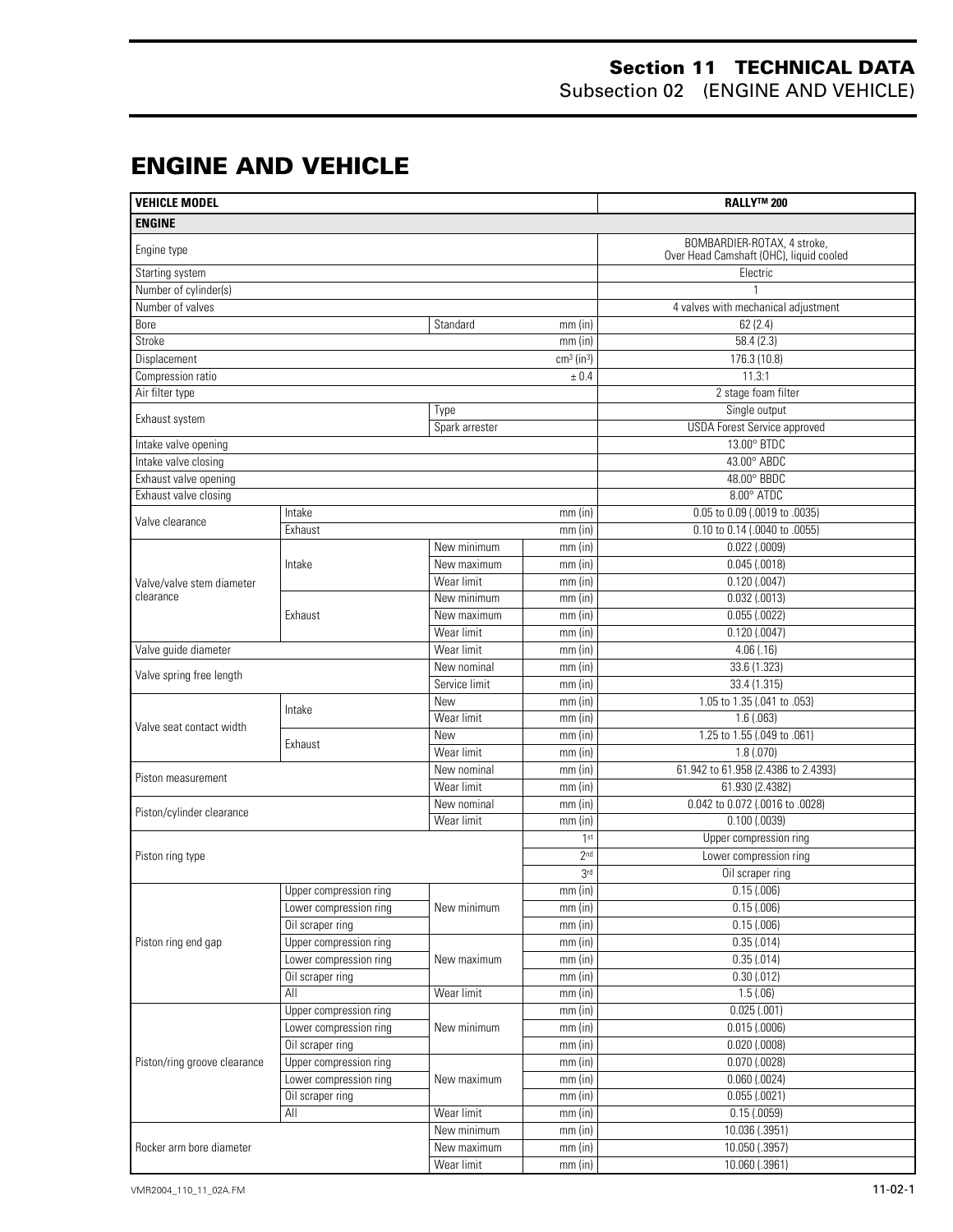| <b>VEHICLE MODEL</b>              |              |                           |                        | <b>RALLY™ 200</b>                   |
|-----------------------------------|--------------|---------------------------|------------------------|-------------------------------------|
| <b>ENGINE</b>                     |              |                           |                        |                                     |
|                                   |              | New minimum               | $mm$ (in)              | 10.006 (.3939)                      |
| Rocker arm shaft diameter         |              | New maximum               | mm(in)                 | 10.015 (.3943)                      |
|                                   |              | Wear limit                | mm(in)                 | 9.950 (.3917)                       |
|                                   |              | New                       | mm(in)                 | 62.000 to 62.014 (2.4409 to 2.4415) |
| Cylinder bore                     |              | Wear limit                | $mm$ (in)              | 62.030 (2.4417)                     |
| Cylinder taper                    |              | New maximum               | $mm$ (in)              | $0.052$ (.002)                      |
|                                   |              | Wear limit                | $mm$ (in)              | 0.090(.004)                         |
| Cylinder out of round             |              | New maximum               | $mm$ (in)              | 0.015(.0006)                        |
|                                   |              | Wear limit                | $mm$ (in)              | $0.02$ (.0008)                      |
|                                   |              | New minimum               | $mm$ (in)              | 19.959 (.7857)                      |
|                                   | PTO side     | New maximum               | $mm$ (in)              | 19.980 (.7866)                      |
| Camshaft bearing journal          |              | Wear limit                | mm(in)                 | 19.940 (.7850)                      |
|                                   |              | New minimum               | $mm$ (in)              | 31.950 (1.2578)                     |
|                                   | Magneto side | New maximum               | $mm$ (in)              | 31.975 (1.2588)                     |
|                                   |              | Wear limit                | $mm$ (in)              | 31.930 (1.2571)                     |
|                                   |              | New minimum               | mm (in)                | 20.000 (.7874)                      |
|                                   | PTO side     | New maximum               | $mm$ (in)              | 20.021 (.7882)                      |
| Camshaft bore                     |              | Wear limit                | $mm$ (in)              | 20.035 (.7888)                      |
|                                   |              | New minimum               | $mm$ (in)<br>$mm$ (in) | 32.000 (1.2598)<br>32.025 (1.2608)  |
|                                   | Magneto side | New maximum<br>Wear limit |                        | 32.040 (1.2614)                     |
|                                   |              | New minimum               | $mm$ (in)<br>mm (in)   | 30.887 (1.216)                      |
|                                   | Intake       | New maximum               | $mm$ (in)              | 31.087 (1.224)                      |
|                                   |              | Wear limit                | $mm$ (in)              | 30.800 (1.252)                      |
| Cam lobe                          | Exhaust      | New minimum               | $mm$ (in)              | 30.887 (1.216)                      |
|                                   |              | New maximum               | $mm$ (in)              | 31.087 (1.224)                      |
|                                   |              | Wear limit                | $mm$ (in)              | 30.800 (1.252)                      |
|                                   |              | New minimum               | $mm$ (in)              | $0.2$ (.0078)                       |
| Crankshaft axial clearance        |              | New maximum               | $mm$ (in)              | 0.4(0157)                           |
|                                   | MAG side     |                           |                        | 0.04(0.0024)                        |
| Crankshaft deflection             | PTO side     | Wear limit                | $mm$ (in)              | $0.04$ (.0024)                      |
|                                   |              | New minimum               | $mm$ (in)              | 26.037 (1.0250)                     |
| Crankshaft pin diameter           |              | New maximum               | mm(in)                 | 26.040 (1.0252)                     |
|                                   |              | Wear limit                | $mm$ (in)              | 26.020 (1.0244)                     |
|                                   | MAG side     | New minimum               | $mm$ (in)              | 32.010 (1.2602)                     |
|                                   |              | New maximum               | mm(in)                 | 32.025 (1.2608)                     |
| Crankshaft journal diameter       |              | Wear limit                | $mm$ (in)              | 32.000 (1.2598)                     |
|                                   | PTO side     | New minimum               | $mm$ (in)              | 32.010 (1.2602)                     |
|                                   |              | New maximum               | mm(in)                 | 32.025 (1.2608)                     |
|                                   |              | Wear limit                | mm(in)                 | 32.000 (1.2598)                     |
| Crankshaft radial clearance       | MAG side     | Wear limit                | mm(in)                 | $0.07$ $(.0028)$                    |
|                                   | PTO side     |                           |                        |                                     |
|                                   |              | New minimum               | mm(in)                 | 26.050 (1.0256)                     |
| Connecting rod big end diameter   |              | New maximum               | $mm$ (in)              | 26.078 (1.0267)                     |
|                                   |              | Wear limit                |                        | 26.090 (1.0272)                     |
| Connecting rod big end clearance  |              | Wear limit                |                        | $\overline{0.07}$ (.0028)           |
|                                   |              | New minimum               | $mm$ (in)              | 0.3(0.012)                          |
| Connecting rod big end axial play |              | New maximum               | $mm$ (in)              | $0.627$ $(.025)$                    |
|                                   |              | Wear limit                | mm(in)                 | 0.8(0.03)                           |
|                                   |              | New minimum               | mm(in)                 | 15.005 (.5908)                      |
| Connecting rod small end diameter |              | New maximum               | mm(in)                 | 15.015 (.5911)                      |
|                                   |              | Wear limit                | mm(in)                 | 15.060 (.5929)                      |
|                                   |              | New minimum               | mm(in)                 | 14.997 (.5904)                      |
| Piston pin diameter               |              | New maximum               | mm(in)                 | 15.000 (.5906)                      |
|                                   |              | Wear limit                | mm(in)                 | 14.990 (.5902)                      |
| Piston pin bore clearance         |              | Wear limit                | mm(in)                 | 0.03(0.0012)                        |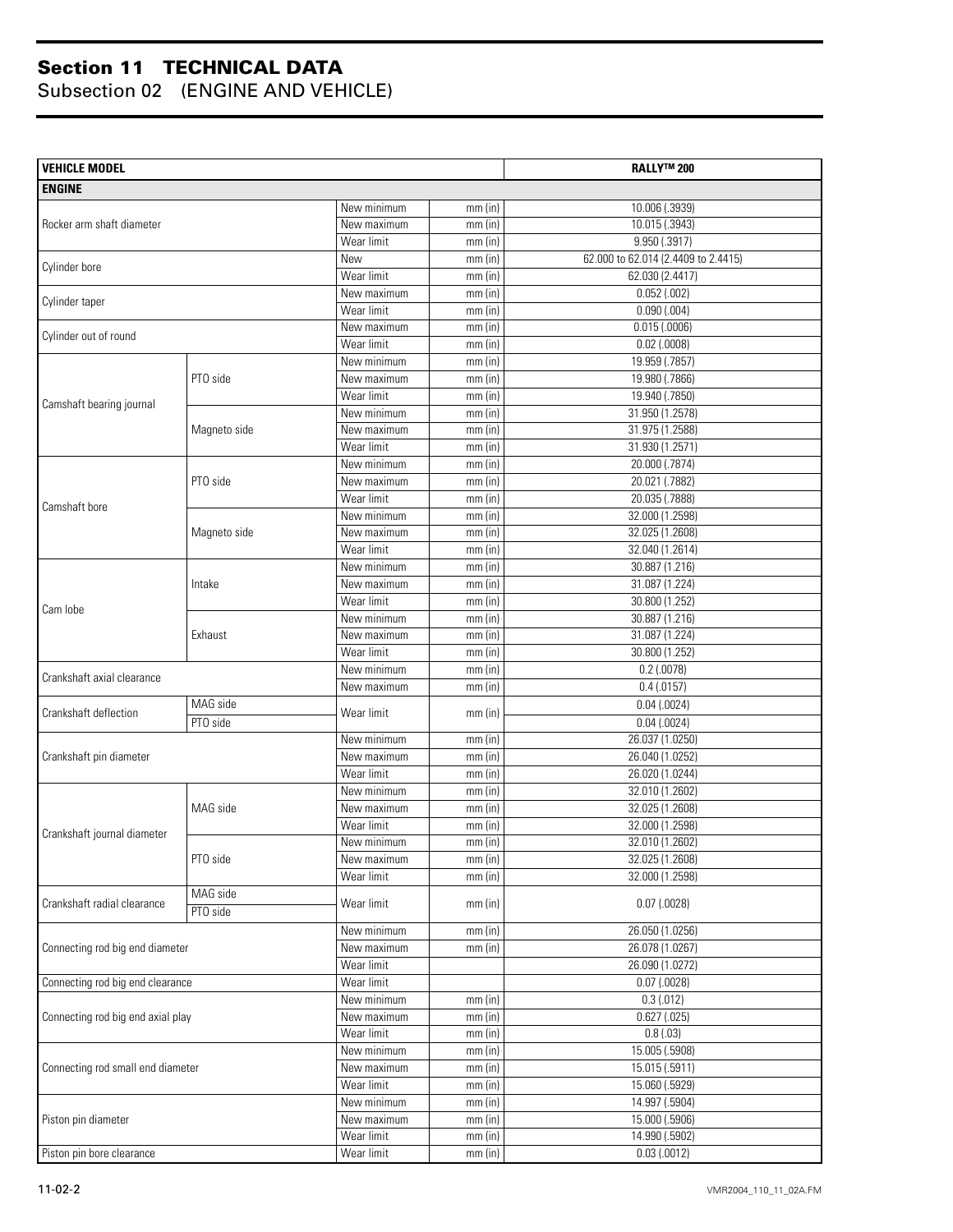#### **Section 11 TECHNICAL DATA** Subsection 02 (ENGINE AND VEHICLE)

| <b>VEHICLE MODEL</b>               |                              |                | <b>RALLY™ 200</b>                                                                                                    |  |
|------------------------------------|------------------------------|----------------|----------------------------------------------------------------------------------------------------------------------|--|
| <b>ELECTRICAL</b>                  |                              |                |                                                                                                                      |  |
| Magneto/generator                  |                              |                | 160 W @ 6000 RPM                                                                                                     |  |
| Ignition system type               |                              |                | CDI (Capacitor Discharge Ignition)                                                                                   |  |
| Ignition timing                    |                              |                | Not adjustable                                                                                                       |  |
|                                    | Quantity                     |                |                                                                                                                      |  |
| Spark plug                         | Make and type                |                | <b>NGK CR8E</b>                                                                                                      |  |
|                                    | Gap                          | $mm$ (in)      | 0.6 to 0.7 (.024 to .027)                                                                                            |  |
| Trigger coil                       |                              | Ω              | $190 - 300$                                                                                                          |  |
| Battery charging coil              |                              | Ω              | $0.1$ to $1.0$                                                                                                       |  |
| Ignition coil                      | Primary                      | $\Omega$       | 1.87 to 2.53 @ 20°C (68°F)                                                                                           |  |
|                                    | Secondary                    | $k\Omega$      | 10.4 to 15.6 @ 20°C (68°F)                                                                                           |  |
| Engine RPM limiter                 | Forward                      |                | 10500                                                                                                                |  |
|                                    | Reverse                      |                | 6000                                                                                                                 |  |
|                                    | Type                         |                | Electrolyte battery type                                                                                             |  |
| Battery                            | Voltage                      |                | 12 volts                                                                                                             |  |
|                                    | Nominal rating               |                | 14 Ah                                                                                                                |  |
|                                    | Power starter output         |                | 0.6 KW                                                                                                               |  |
| Headlamp                           |                              |                | 2 x 30 W                                                                                                             |  |
| Taillight                          |                              |                | 8/27 W, 1157                                                                                                         |  |
| Pilot lamp cluster                 |                              |                | LEDS                                                                                                                 |  |
| Fuses                              |                              |                | 25 A                                                                                                                 |  |
| <b>CARBURETION</b>                 |                              |                |                                                                                                                      |  |
| Carburetor                         | Type                         |                | Mikuni with manual choke                                                                                             |  |
|                                    | Model                        |                | $VM-24$                                                                                                              |  |
| Idle engine speed                  |                              | <b>RPM</b>     | $1500 \pm 100$                                                                                                       |  |
| Main jet                           |                              |                | 105                                                                                                                  |  |
| Pilot jet                          |                              |                | 22.5                                                                                                                 |  |
| Needle jet                         |                              |                | $0-2M$                                                                                                               |  |
| Jet needle                         |                              |                | 5GNY 72                                                                                                              |  |
| Clip position                      |                              |                | 3                                                                                                                    |  |
| Choke plunger position             |                              |                | Variable                                                                                                             |  |
|                                    | Throttle cable               |                | 4 mm (.157 in)                                                                                                       |  |
| Adjustment                         | Preliminary pilot screw turn |                | $\overline{3/4}$                                                                                                     |  |
|                                    | Float level                  | $± 0.5$ mm     | 15                                                                                                                   |  |
|                                    |                              | $\pm$ 0.020 in | .591                                                                                                                 |  |
| Fuel                               | Type                         |                | Regular unleaded gasoline                                                                                            |  |
|                                    | Octane no.                   |                | 87 (Ron + Mon)/2                                                                                                     |  |
| <b>LUBRICATION</b>                 |                              |                |                                                                                                                      |  |
| Type                               |                              |                | Wet sump with replaceable oil filter, without oil filter bypass                                                      |  |
| Oil filter                         |                              |                | BOMBARDIER-ROTAX - CHAMPION                                                                                          |  |
| Oil pressure switch                |                              |                | 30 to 60 kPa (4.35 to 8.70 PSI)                                                                                      |  |
| Oil temperature (max.)             |                              |                | 120°C (248°F)                                                                                                        |  |
| Oil pressure (min.)                |                              |                | 350 kPa (51 PSI)                                                                                                     |  |
| <b>CVT</b>                         |                              |                |                                                                                                                      |  |
|                                    | New minimum                  | $mm$ (in)      | 21.00 (.8267)                                                                                                        |  |
| Belt width                         | New maximum                  | mm (in)        | 22.00 (.8661)                                                                                                        |  |
|                                    | Wear limit                   | $mm$ (in)      | 19.50 (.7677)                                                                                                        |  |
| Centrifugal clutch (driven pulley) | <b>Operating RPM</b>         |                | $3500 \pm 100$                                                                                                       |  |
| <b>COOLING</b>                     |                              |                |                                                                                                                      |  |
| Coolant                            |                              |                | Ethyl glycol/water mix (50% coolant, 50% distilled water).<br>Use coolant specifically designed for aluminum engines |  |
| Water temperature switch           |                              |                | 115°C (239°F)                                                                                                        |  |
| Water temperature (max.)           |                              |                | 100°C (212°F)                                                                                                        |  |
| Engine thermostat                  | Opening temperature          |                | 65°C (149°F)                                                                                                         |  |
| Radiator cap opening pressure      |                              |                | 110 kPa (16 PSI)                                                                                                     |  |
|                                    |                              |                |                                                                                                                      |  |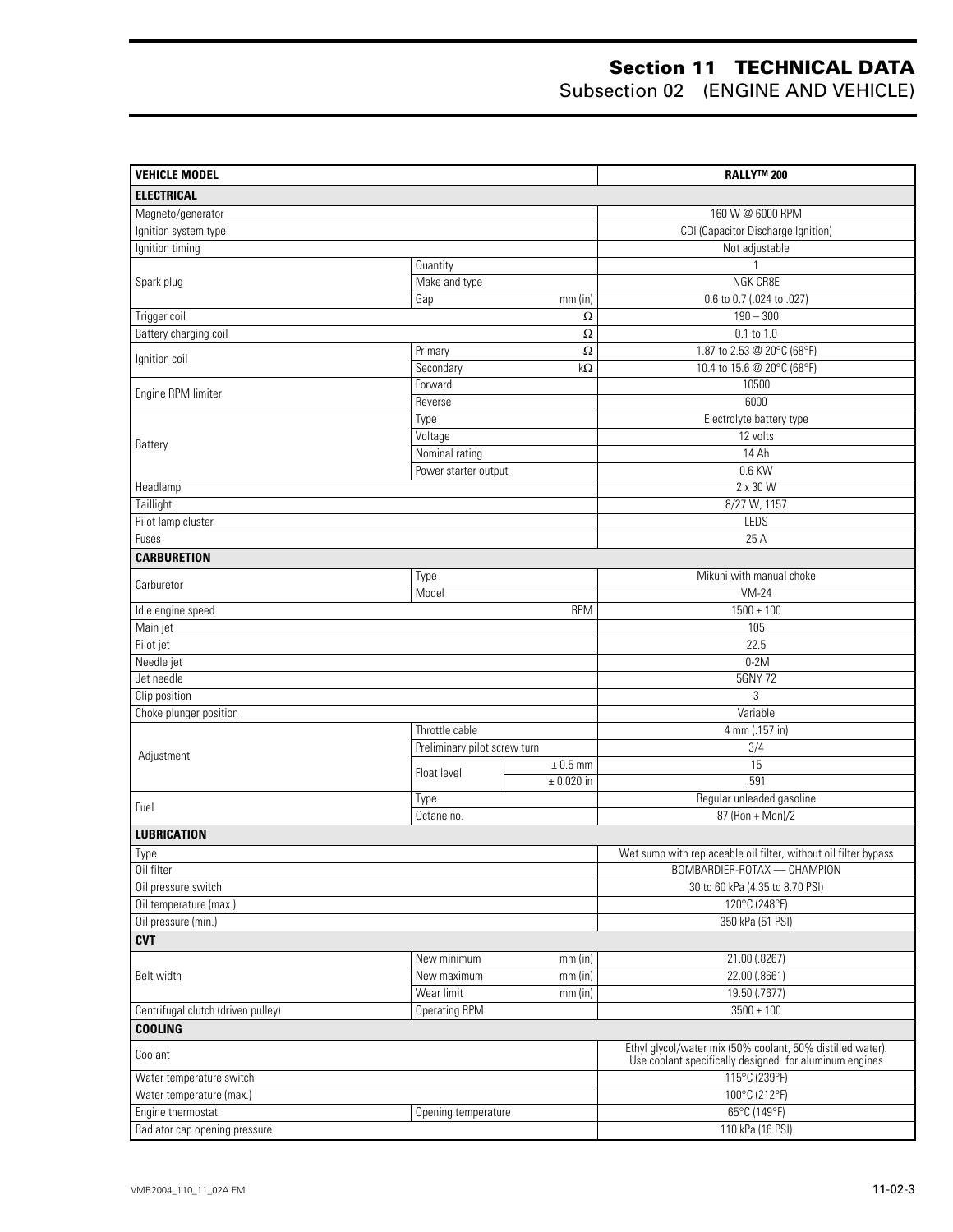| <b>VEHICLE MODEL</b>                                  |            |                        | <b>RALLY™ 200</b>                                                         |  |
|-------------------------------------------------------|------------|------------------------|---------------------------------------------------------------------------|--|
| <b>DRIVE TRAIN</b>                                    |            |                        |                                                                           |  |
| Transmission                                          | Type       |                        | CVT (Continiously Variable Transmission)<br>HI range, neutral and reverse |  |
| Rear axle                                             |            |                        | Chain driven/solid axle                                                   |  |
| Rear axle ratio                                       |            |                        | 2.7:1                                                                     |  |
| <b>STEERING</b>                                       |            |                        |                                                                           |  |
| Turning radius                                        |            |                        | $1.85$ m (73 in)                                                          |  |
| Total toe (vehicle on ground)                         |            | $mm$ (in)              | $0 \pm 3$ (0 $\pm$ .118), each side                                       |  |
| Camber angle                                          |            |                        | 4° (not adjustable)                                                       |  |
| Tie-rod total length                                  |            | $mm$ (in)              | $320 \pm 5 (12.598 \pm 0.197)$                                            |  |
| Tie-rod maximum length unengaged                      |            | $mm$ (in)              | $23 \pm 5 (0.906 \pm 0.197)$                                              |  |
| <b>SUSPENSION</b>                                     |            |                        |                                                                           |  |
| $\bullet$ FRONT                                       |            |                        |                                                                           |  |
| Suspension type                                       |            |                        | Independent suspension - single A-arm                                     |  |
| Suspension travel                                     |            | $mm$ (in)              | 137 (5.39)                                                                |  |
|                                                       | <b>Qty</b> |                        | $\overline{2}$                                                            |  |
| Shock absorber                                        | Type       |                        | Oil                                                                       |  |
| Spring free length                                    |            | $mm$ (in)              | 261 (10.27)                                                               |  |
| Spring color code                                     |            |                        | Silver                                                                    |  |
| Front preload adjustment                              |            |                        | N.A.                                                                      |  |
| $\bullet$ REAR                                        |            |                        |                                                                           |  |
| Suspension type                                       |            |                        | Rigid swing arm                                                           |  |
| Suspension travel                                     |            | $mm$ (in)              | 163 (6.42)                                                                |  |
| Shock absorber                                        | Oty        |                        |                                                                           |  |
|                                                       | Type       |                        | $0$ il                                                                    |  |
| Spring free length<br>$mm$ (in)                       |            |                        | 294 (11.57)                                                               |  |
| Spring color code                                     |            |                        | Silver                                                                    |  |
| Rear preload adjustment                               |            |                        | N.A.                                                                      |  |
| <b>BRAKES</b>                                         |            |                        |                                                                           |  |
| Front brake                                           | Oty        |                        | 2, discs                                                                  |  |
|                                                       | Type       |                        | Hydraulic                                                                 |  |
| Rear brake                                            | Oty        |                        | 1, disc                                                                   |  |
|                                                       | Type       |                        | Mechanical cable                                                          |  |
| Parking brake                                         |            |                        | Brake lever lock on LH brake lever                                        |  |
| Caliper                                               |            |                        | Floating                                                                  |  |
| Lining material                                       |            |                        | Organic                                                                   |  |
| Minimum pad thickness<br>Minimum brake disk thickness |            | $mm$ (in)              | 1(0.04)                                                                   |  |
|                                                       |            | $mm$ (in)              | 3.5(.14)                                                                  |  |
| Maximum brake disk warpage                            |            | $mm$ (in)              | 0.25(0.01)                                                                |  |
| <b>TIRES AND WHEELS</b>                               |            |                        |                                                                           |  |
| $\bullet$ TIRE                                        |            |                        |                                                                           |  |
|                                                       | Front      | Recommended            | 24 kPa (3.5 PSI)                                                          |  |
| Pressure                                              |            | Minimum<br>Recommended | 21 kPa (3 PSI)<br>24 kPa (3.5 PSI)                                        |  |
|                                                       | Rear       | Minimum                | 21 kPa (3 PSI)                                                            |  |
| $mm$ (in)<br>Minimum tire thread depth                |            |                        | 4(0.16)                                                                   |  |
| Front                                                 |            |                        | 22 x 10 x 7                                                               |  |
| Size                                                  | Rear       |                        | 22 x 10 x 10                                                              |  |
| • WHEELS                                              |            |                        |                                                                           |  |
|                                                       | Front      |                        | $10 \times 5.5$                                                           |  |
| Size                                                  | Rear       |                        | $10 \times 8$                                                             |  |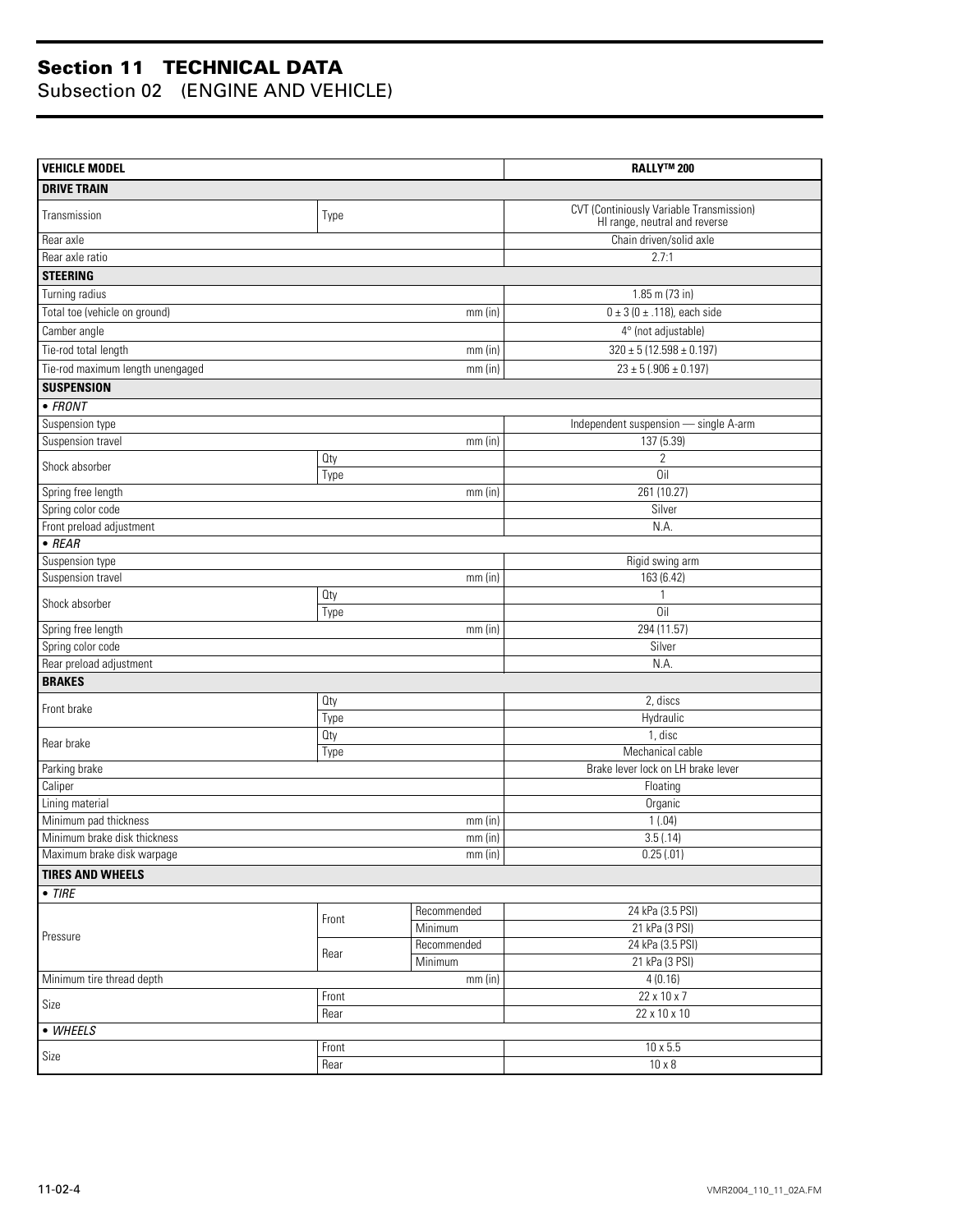#### **Section 11 TECHNICAL DATA** Subsection 02 (ENGINE AND VEHICLE)

| <b>VEHICLE MODEL</b>                                                                    |                                   | <b>RALLY™ 200</b>                                                                                                   |  |
|-----------------------------------------------------------------------------------------|-----------------------------------|---------------------------------------------------------------------------------------------------------------------|--|
| <b>DIMENSION</b>                                                                        |                                   |                                                                                                                     |  |
| Dry weight                                                                              | 176 (388)                         |                                                                                                                     |  |
| Overall length                                                                          | 2(80)                             |                                                                                                                     |  |
| Overall width                                                                           | 1.05(41.5)                        |                                                                                                                     |  |
| Overall height                                                                          | m (in)<br>m (in)                  | 1.07(42)                                                                                                            |  |
| Seat height                                                                             | $mm$ (in)                         | 744(29)                                                                                                             |  |
| Wheel base                                                                              | m (in)                            | 1.18(46.5)                                                                                                          |  |
|                                                                                         | Front<br>$mm$ (in)                | 880 (35)                                                                                                            |  |
| Wheel track                                                                             | Rear<br>$mm$ (in)                 | 811 (32)                                                                                                            |  |
| Front and under engine ground clearance                                                 | $mm$ (in)                         | 229(9)                                                                                                              |  |
| Rear rigid axle ground clearance                                                        | $mm$ (in)                         | 160(6)                                                                                                              |  |
| <b>CAPACITIES</b>                                                                       |                                   |                                                                                                                     |  |
| $\bullet$ <i>LIQUID</i>                                                                 |                                   |                                                                                                                     |  |
| Fuel tank                                                                               |                                   | 16.5 L (4.4 U.S. gal)                                                                                               |  |
| Fuel tank reserve                                                                       |                                   | 5 L (1.2 U.S. gal)                                                                                                  |  |
|                                                                                         | Capacity                          | 1.35 L (1.43 quarts)                                                                                                |  |
|                                                                                         |                                   | SAE 5W30, 4 stroke mineral based oil SG, SH or SJ or                                                                |  |
| Engine                                                                                  | Recommended                       | 5W40 Bombardier synthetic oil.<br>Refer to the oil viscosity chart in the<br>MAINTENANCE AND LUBRICATION subsection |  |
| Gearbox                                                                                 | Capacity                          | 200 mL (6.76 U.S. oz)                                                                                               |  |
|                                                                                         | Recommended                       | Castrol HYPOX C 175 W or ISO V G 100 (BP GR-XP 100)                                                                 |  |
| Hydraulics brakes                                                                       | Capacity                          | 202 mL (6.83 U.S. oz)                                                                                               |  |
|                                                                                         | Recommended                       | Brake fluid DOT 4, ONLY                                                                                             |  |
| Cooling system                                                                          |                                   | 2.5 L (2.65 quarts)                                                                                                 |  |
| · BODY AND FRAME                                                                        |                                   |                                                                                                                     |  |
| Weight distribution                                                                     | $\%$<br>Front/rear                | 52/48                                                                                                               |  |
|                                                                                         | Front                             | 16 kg (35 lb)                                                                                                       |  |
| Rack                                                                                    | Rear<br>(including tongue weight) | 30 kg (65 lb)                                                                                                       |  |
| Total vehicle load allowed<br>(including driver, all other loads and added accessories) |                                   | 175 kg (386 lb)                                                                                                     |  |
| Gross vehicle weight rating                                                             |                                   | 369 kg (813 lb)                                                                                                     |  |
| Towing                                                                                  |                                   | 227 kg (500 lb)                                                                                                     |  |
| Tongue (included with rear rack weight)                                                 |                                   | 14 kg (30 lb)                                                                                                       |  |
| <b>MATERIAL</b>                                                                         |                                   |                                                                                                                     |  |
|                                                                                         | Material                          | Steel                                                                                                               |  |
| Frame                                                                                   | Color                             | Black                                                                                                               |  |
|                                                                                         | Material                          | Steel                                                                                                               |  |
| Wheel                                                                                   | Color                             | Silver                                                                                                              |  |
|                                                                                         | Material                          | High density polyethylene                                                                                           |  |
| Front/rear rack                                                                         | Color                             | Earthen grey                                                                                                        |  |
| Front bumper                                                                            | Material                          | Steel                                                                                                               |  |
|                                                                                         | Color                             | Silver                                                                                                              |  |
|                                                                                         | Material                          | High density polyethylene                                                                                           |  |
| Front/rear fender                                                                       | Color                             | Laurentian Green or Viper Red or Yellow                                                                             |  |
|                                                                                         | Material                          | High density polyethylene                                                                                           |  |
| Steering cover                                                                          | Color                             | Laurentian Green or Viper Red or Yellow                                                                             |  |
| Front facia                                                                             | Material                          | High density polyethylene                                                                                           |  |
|                                                                                         | Color                             | Laurentian Green or Viper Red or Yellow                                                                             |  |
|                                                                                         | Material                          | <b>HMWPE</b>                                                                                                        |  |
| Engine side panel<br>Color                                                              |                                   | Black                                                                                                               |  |
| Material<br>Air box                                                                     |                                   | High density polyethylene                                                                                           |  |
|                                                                                         | Color                             | Black                                                                                                               |  |
| Seat base                                                                               | Material                          | High density polyethylene                                                                                           |  |
|                                                                                         | Color                             | Black                                                                                                               |  |
| Seat cover                                                                              | Material                          | Thermoformed vinyl                                                                                                  |  |
|                                                                                         | $\overline{\text{Color}}$         | Black                                                                                                               |  |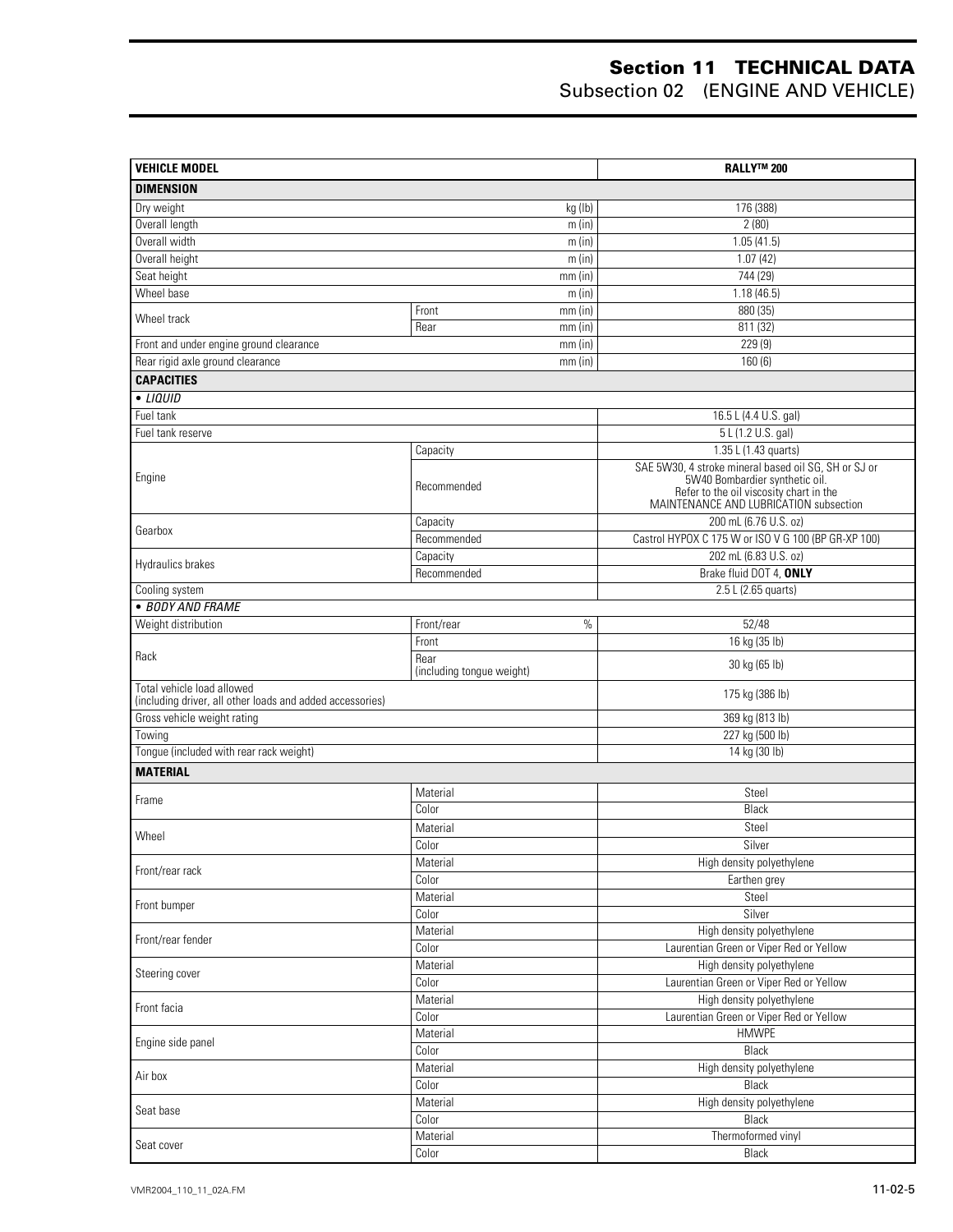| <b>VEHICLE MODEL</b>                         |                  | <b>RALLY™ 200</b>                                         | <b>SERVICE</b><br>PRODUCT |  |  |
|----------------------------------------------|------------------|-----------------------------------------------------------|---------------------------|--|--|
| <b>TORQUE</b>                                |                  |                                                           |                           |  |  |
| • ENGINE                                     |                  |                                                           |                           |  |  |
|                                              | Front            | 9 N · m (80 lbf · in)                                     |                           |  |  |
| Engine mounting bolts                        | Rear             | see SWING ARM NUT                                         |                           |  |  |
| Oil filter screw                             |                  |                                                           |                           |  |  |
| Dipstick tube screw                          |                  | $9 N \cdot m (80 lbf \cdot in)$                           | None                      |  |  |
| Magneto cover bolts                          |                  |                                                           |                           |  |  |
| Starter bolts                                |                  |                                                           |                           |  |  |
| Engine sprocket nut                          |                  | 95 N•m (70 lbf•ft)                                        |                           |  |  |
| Starter RED (+) cable                        |                  | 6 N • m (53 lbf • in)                                     | Dielectric grease         |  |  |
| Rotor bolt                                   |                  | 35 N•m (26 lbf•ft)                                        | Loctite 243               |  |  |
| Stator bolt                                  |                  | $9 N \cdot m (80 lbf \cdot in)$                           | None                      |  |  |
| Trigger coil bolt                            |                  |                                                           |                           |  |  |
| • COOLING                                    |                  |                                                           |                           |  |  |
| <b>Block heater lock</b>                     |                  | 3 N•m (27 lbf•in)                                         |                           |  |  |
| Thermostat housing                           |                  | $5 N \cdot m$ (44 lbf $\cdot$ in)                         |                           |  |  |
| Thermostat bleeding screw                    |                  | 4 N • m (35 lbf • in)                                     | None                      |  |  |
| Temperature sensor                           |                  | 17 N · m (151 lbf · in)                                   |                           |  |  |
| Water pump housing                           |                  | 9 N•m (80 lbf•in)                                         |                           |  |  |
| • EXHAUST                                    |                  |                                                           |                           |  |  |
| Exhaust nut                                  |                  | 13 N • m (115 lbf • in)                                   | None                      |  |  |
| Exhaust clamp                                |                  | 10 N•m (89 lbf•in)                                        |                           |  |  |
| • LUBRICATION                                |                  |                                                           |                           |  |  |
| Engine drain plug                            |                  | 20 N•m (15 lbf•ft)                                        | None                      |  |  |
| Engine oil strainer                          |                  | 30 N · m (22 lbf • ft)<br>$6 N \cdot m (53 lbf \cdot in)$ |                           |  |  |
|                                              | Oil pump housing |                                                           | Loctite 243               |  |  |
| Oil pressure switch                          |                  | 12 N · m (106 lbf · in)                                   |                           |  |  |
| • CYLINDER AND HEAD                          |                  |                                                           |                           |  |  |
| Valve cover                                  |                  | 9 N•m (80 lbf•in)                                         |                           |  |  |
| Cylinder head screw                          |                  | 10 N · m (89 lbf · in)                                    | None                      |  |  |
| Cylinder head nut                            |                  | 25 N•m (18 lbf•ft)                                        |                           |  |  |
| Camshaft timing gear                         |                  | 30 N•m (22 lbf•ft)                                        | Loctite 243               |  |  |
| Chain tensioner plug<br>• CRANKSHAFT         |                  | 35 N • m (26 lbf • ft)                                    | None                      |  |  |
|                                              |                  | $9 N \cdot m (80 h f \cdot in)$                           |                           |  |  |
| Crankcase housing screw                      |                  |                                                           | None                      |  |  |
| Crankshaft locking access screw<br>• GEARBOX |                  | 15 N · m (133 lbf · in)                                   |                           |  |  |
| Gearbox cover                                |                  | 25 N•m (18 lbf•ft)                                        | Loctite 648               |  |  |
| Shifting indicator switch                    |                  | 4 N•m (35 lbf•in)                                         | Loctite 243               |  |  |
| $\overline{\cdot}$ CVT                       |                  |                                                           |                           |  |  |
| CVT cover                                    |                  | 9 N • m (80 lbf • in)                                     |                           |  |  |
| Centrifugal clutch nut                       |                  | 55 N • m (41 lbf • ft)                                    |                           |  |  |
| Drive pulley                                 |                  |                                                           | None                      |  |  |
| Driven pulley                                |                  | 60 N • m (44 lbf • ft)                                    |                           |  |  |
| $\bullet$ FUEL                               |                  |                                                           |                           |  |  |
| Carburetor mounting clamp                    |                  | 1.5 N•m (13 lbf•in)                                       |                           |  |  |
| Air intake silencer screw                    |                  | 5 N • m (44 lbf • in)                                     | None                      |  |  |
| Fuel tank screw                              |                  | 7 N • m (62 lbf • in)                                     |                           |  |  |
| Fuel valve                                   |                  | 5 N • m (44 lbf • in)                                     |                           |  |  |
| • DRIVE TRAIN                                |                  |                                                           |                           |  |  |
| Front wheel hub nut                          |                  |                                                           |                           |  |  |
| Rear wheel hub nut                           |                  | 135 N•m (100 lbf•ft)                                      | None                      |  |  |
| Chain tensioner lock bolt                    |                  | 42 N • m (31 lbf • ft)                                    |                           |  |  |
| Rear axle nut                                |                  | 140 N•m (103 lbf•ft)                                      | Loctite 277               |  |  |